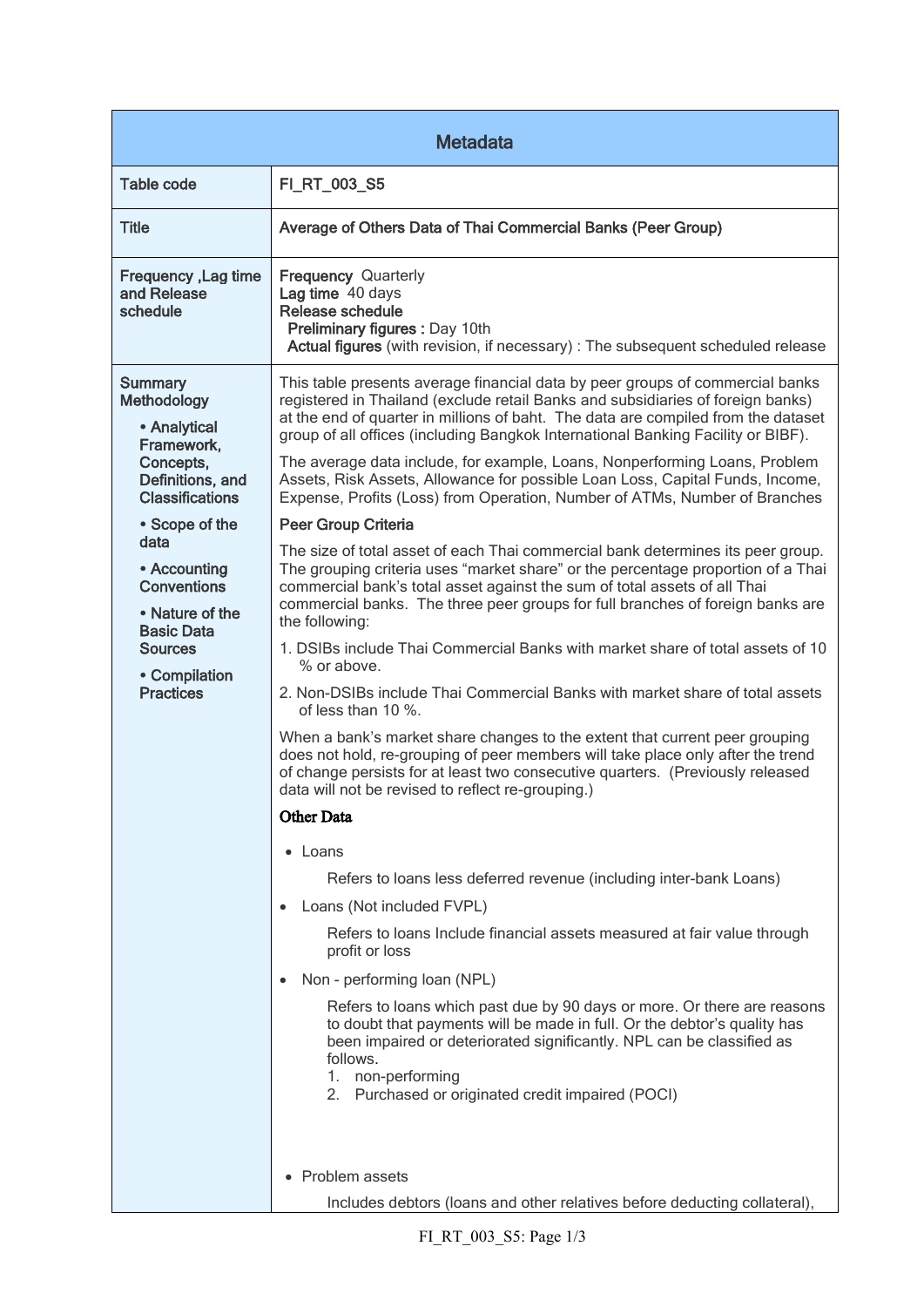|                      | securities, and others. The problem assets can be classified as same as<br>loan                                                                                                                                                                                                                                                                  |
|----------------------|--------------------------------------------------------------------------------------------------------------------------------------------------------------------------------------------------------------------------------------------------------------------------------------------------------------------------------------------------|
|                      | • Assets plus allowance                                                                                                                                                                                                                                                                                                                          |
|                      | Refers to total assets (inclusive of customers' liabilities under<br>acceptances and other businesses) before deducting allowances (e.g.<br>allowance for possible loan loss, revaluation, impairment of assets,<br>frauds, etc.)                                                                                                                |
|                      | • Average net assets                                                                                                                                                                                                                                                                                                                             |
|                      | Averaged month-end outstanding assets over the period from the<br>beginning of the year. The pertaining assets are total assets after<br>deducting allowances (e.g. allowance for possible loan loss, revaluation,<br>impairment of assets, frauds, etc.), and after deducting customers'<br>liabilities under acceptances and other businesses. |
|                      | • Actual allowance                                                                                                                                                                                                                                                                                                                               |
|                      | Refers to existing allowances                                                                                                                                                                                                                                                                                                                    |
|                      | • Tier 1 Capital                                                                                                                                                                                                                                                                                                                                 |
|                      | Comprises paid-up capital, warrants, premium (discount) on share (net),<br>statutory reserve, reserve appropriated from net profit, Net profit after<br>appropriation, and others.                                                                                                                                                               |
|                      | • Capital funds                                                                                                                                                                                                                                                                                                                                  |
|                      | Equal Tier 1 capital plus Tier 2 capital                                                                                                                                                                                                                                                                                                         |
|                      | • Risk assets                                                                                                                                                                                                                                                                                                                                    |
|                      | Equal assets (including customers' liabilities under acceptances)<br>multiplied by "Credit Conversion Factor" (CCF) as prescribed by the<br>Bank of Thailand.                                                                                                                                                                                    |
|                      | • Off-balance-sheet transactions                                                                                                                                                                                                                                                                                                                 |
|                      | Comprise outstanding amount of<br>o Aval and Loan guarantee<br>o Contingent liability under undue import bills<br>o Commercial papers sold with recourse<br>$\circ$ Letter of credit<br>○ Derivatives<br>$\circ$ Others                                                                                                                          |
|                      | Total income                                                                                                                                                                                                                                                                                                                                     |
|                      | Includes interest income, dividend, and non-interest income                                                                                                                                                                                                                                                                                      |
|                      | Total expenses                                                                                                                                                                                                                                                                                                                                   |
|                      | Include interest expenses and operating (non-interest) expenses                                                                                                                                                                                                                                                                                  |
|                      | Profit (loss) from operation                                                                                                                                                                                                                                                                                                                     |
|                      | Equals Total income minus Total expenses                                                                                                                                                                                                                                                                                                         |
|                      | Number of Automated Machines: ATMs/CDMs (Units)                                                                                                                                                                                                                                                                                                  |
|                      | Number of Bank Branches and Service Points<br>(Bank Branches including Banking Agents Abroad except Representative<br>Office)                                                                                                                                                                                                                    |
| Source of data       | Thai Commercial Banks but excluding Subsidiaries of Foreign Banks                                                                                                                                                                                                                                                                                |
| <b>Accessibility</b> | (https://www.bot.or.th/App/BTWS_STAT/statistics/BOTWEBSTAT.aspx?reportID=982&language=eng)                                                                                                                                                                                                                                                       |